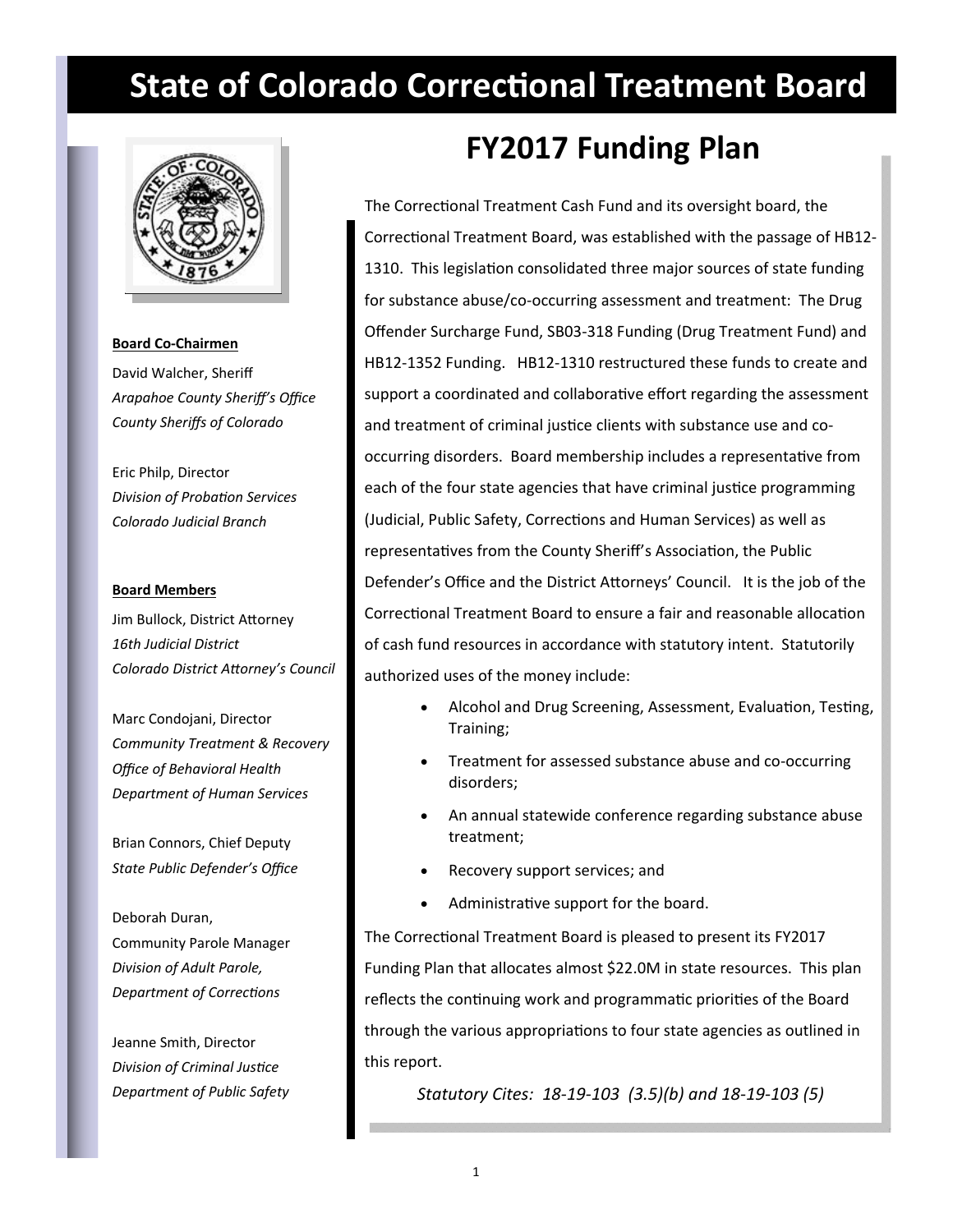### **CorrecƟonal Treatment Cash Fund Overview**

Money in the Correctional Treatment Cash Fund is targeted for only those criminal justice clients with substance-abuse and/or co-occurring behavioral health disorders. All funding is appropriated into the Judicial Department's budget where it is then re‐appropriated to the other three state agencies according to the funding plan as developed by the Correctional Treatment Board. Beginning in FY2015, the Board separated out administrative and overhead funding that is housed in the Judicial Branch budget, but isn't specific to Judicial programming. These costs include cash fund indirect costs, conference and board staff funding and the overhead amount that funds research/ data collection and one-time projects. The chart below reflects the historical funding allocation across the four agencies.

| <b>Summary of Annual Appropriations</b> |               |               |               |               |               |  |
|-----------------------------------------|---------------|---------------|---------------|---------------|---------------|--|
|                                         | <b>FY2013</b> | <b>FY2014</b> | <b>FY2015</b> | <b>FY2016</b> | <b>FY2017</b> |  |
| <b>Corrections</b>                      | 3,002,227     | 3,002,227     | 3,457,227     | 3,457,227     | 3,457,227     |  |
| <b>Human Services</b>                   | 3,090,516     | 4,290,156     | 5,071,156     | 6,621,156     | 6,621,156     |  |
| <b>Public Safety</b>                    | 2,666,766     | 2,916,766     | 5,301,766     | 5,305,084     | 5,299,574     |  |
| Judicial                                | 6,504,568     | 6,532,984     | 5,505,078     | 5,505,078     | 5,505,078     |  |
| Non-Agency Specific                     | 0             | 0             | 906,906       | 899,045       | 854,257       |  |
| Total                                   | 15,264,077    | 16,742,133    | 20,242,133    | 21,787,590    | 21,737,292    |  |
| Change over prior year                  |               | 1,478,056     | 3,500,000     | 1,545,457     | (50, 298)     |  |

### **Judicial Branch (including Non‐Agency Specific):**

The Judicial Branch uses its correctional treatment resources for substance use testing and mental health/substance abuse treatment for all probation clients as well as outpatient treatment and recovery support for the state's problem-solving court clients. An adult diversion program was created through the passage of HB13‐1156 and in FY2015, the Board established a funding stream to help support outpatient treatment for this program. The adult diversion program is managed on a cost-reimbursement basis with counties whose diversion programs meet state guidelines. Outpatient treatment funds for probation and problem-solving courts are allocated to all of the probation and problem-solving courts within the 22 judicial districts and are managed locally. Aggregated expenses are tracked and monitored centrally at the State Court Administrator's Office and reported on quarterly.

### **Department of Public Safety, Division of Criminal Justice (DCJ):**

DCJ receives funding to help cover the cost of specialized intensive residential treatment and therapeutic community beds; to pay for out-patient treatment vouchers for clients in community corrections facilities; and to fund 1.0 research/training FTE within the Division of Criminal Justice. Funds are also used to support classroom training costs for substance abuse and risk/need assessments for probation, parole, TASC, community corrections, and prison staff. Residential and out-patient treatment funds are allocated to local community corrections boards across the state and managed by the boards for treatment of community corrections clients. Each board must report quarterly on spending levels.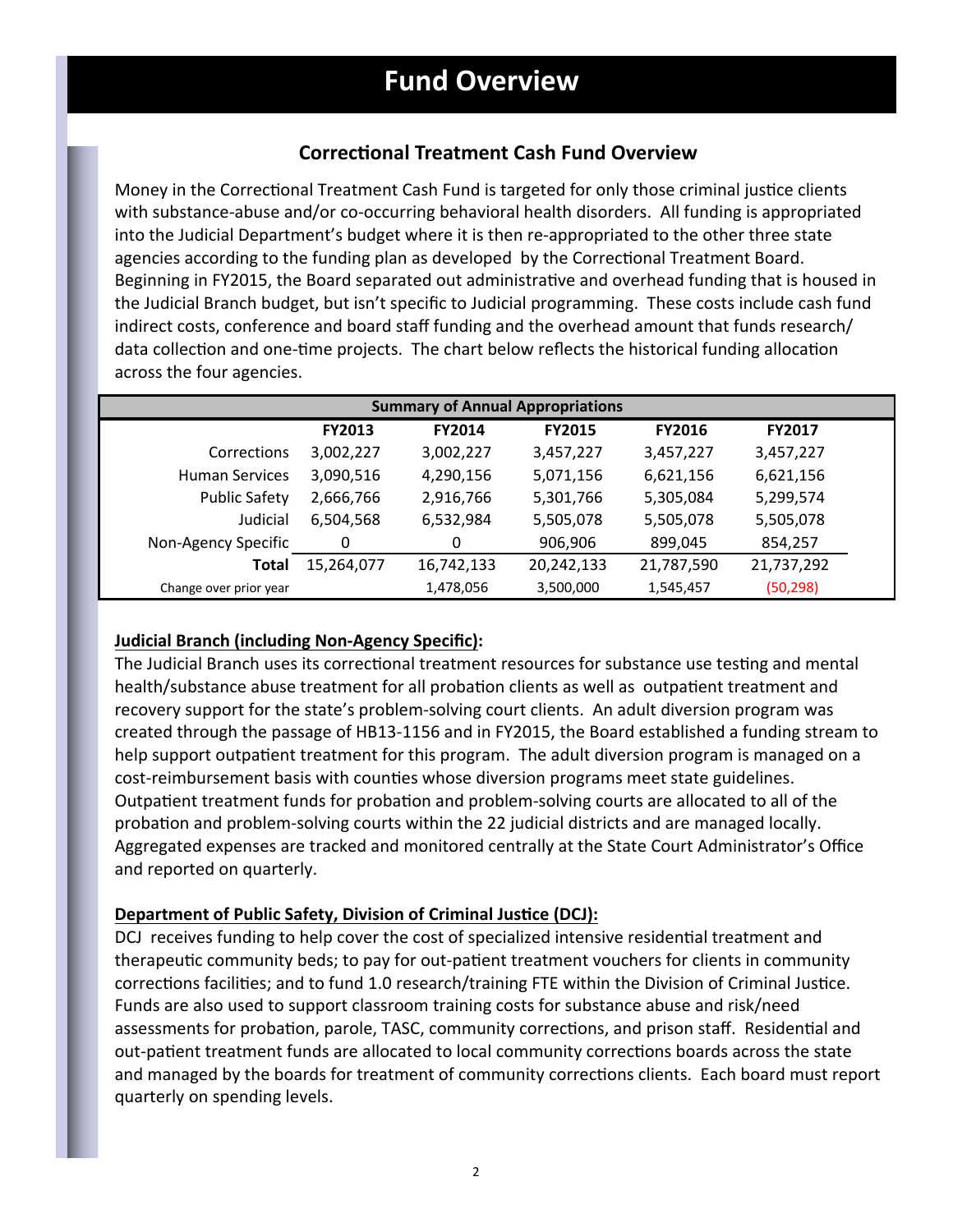### **Department of Human Services, Office of Behavioral Health (OBH):**

OBH uses its funding for three main programs and services. The Jail-Based Behavioral Services (JBBS) program provides substance‐abuse and mental health services for clients in county jails. Funds are "granted" to local Sheriff's offices, managed locally and dispersed via contract agreements with local treatment providers. For FY2016, HB15‐1367 was enacted, which transferred \$1.550M from the marijuana cash fund into the correctional treatment cash fund specifically for use in the JBBS program. Each JBBS program reports quarterly to the statewide program manager at OBH. OBH also uses its Correctional Treatment funds to support outpatient treatment services which are managed through contracts with Managed Service Organizations (MSO), and for the Short-Term Intensive Residential Remediation Treatment (STIRRT) program, which is a two-week residential program with continuing care for 8+ months once clients complete the in-patient portion of treatment.

### **Department of Corrections (DOC):**

DOC uses its correctional treatment funds to support case management, substance use testing and outpatient treatment for parole clients. This is done through a contract with Treatment Alternatives for Safer Community (TASC), which is an outside organization that provides these services to parolees with substance-abuse and/or co-occurring disorders. TASC manages the funds according to contract stipulations and reports to DOC monthly.

### **CorrecƟonal Treatment Cash Fund Revenue**

The Correctional Treatment Cash Fund (CTCF) receives general fund money, direct cash revenue from the drug offender surcharge, a surcharge assessed on offenders convicted of drug crimes, and as of FY2016, a transfer of funds from the Marijuana Cash Fund. These funds are annually appropriated to the Judicial Branch, transferred or deposited into the cash fund, and managed by the Correctional Treatment Board. Cash revenue from the Drug Offender surcharge has historically not been sufficient to meet long bill spending authority, so the Board has implemented spending restrictions to ensure

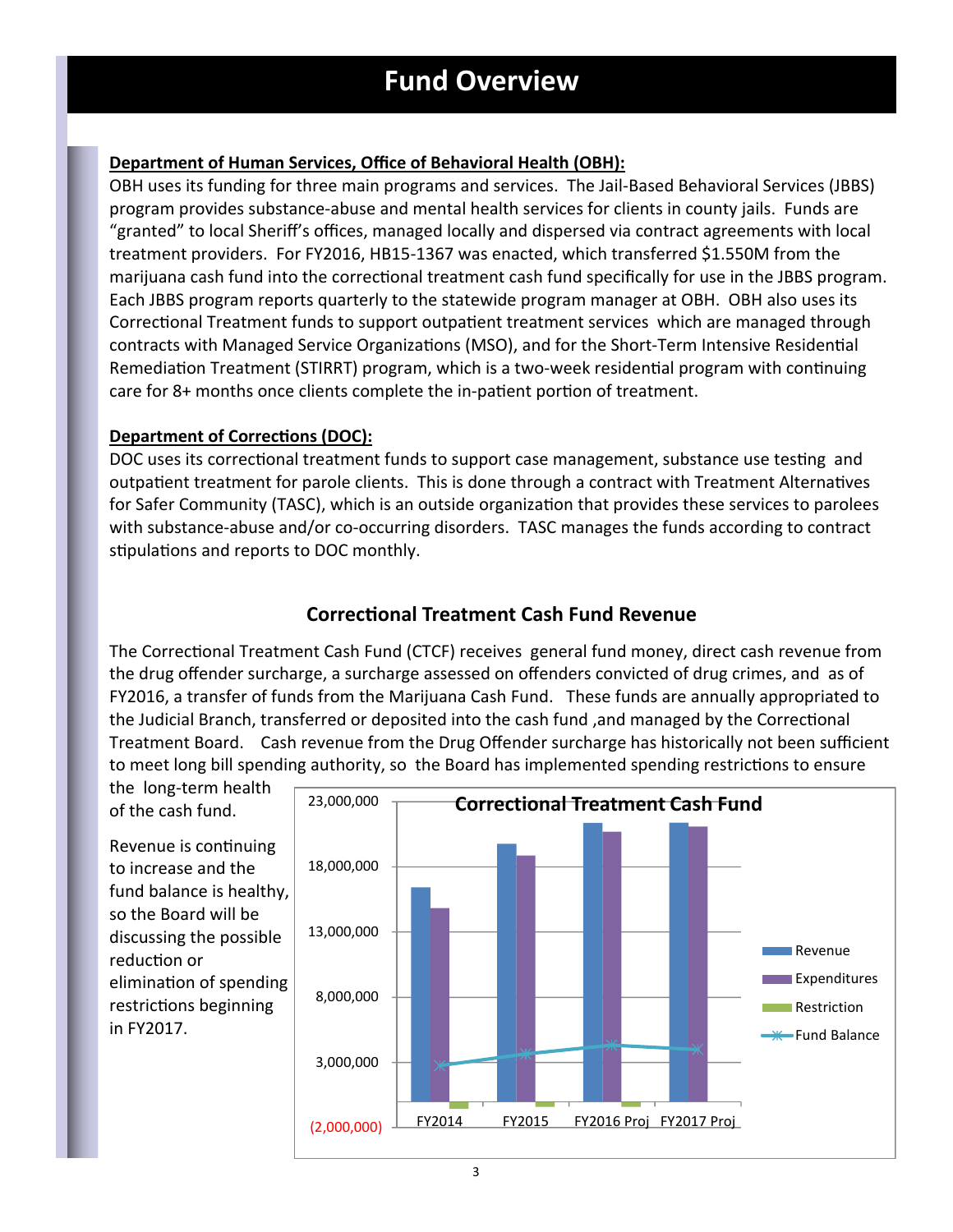## **FY2015 Spending**

### **Cash Fund Expenditures**

In FY2015, a total of \$18.8M was spent as outlined in the chart below. In addition to the surplus in the Board overhead funds, both the Departments of Public Safety (DPS) and Human Services (CDHS) reflect budget surpluses. FY15 presented challenges simply in the ability to get timely information from CORE. As such, programs spent conservatively in order to avoid overspending. Combined with that, both departments received FY15 funding increases to expand programming for JBBS, Probation IRT beds and outpatient treatment (see chart on page 2.) Implementing expanded programming takes time and it is not uncommon for fist-year surpluses to occur. This is particularly true for programs dependent on field-level referrals as the programming must get developed, communicated and then become operational. The FY15 surpluses are not surprising and the Board is committed to continuing current funding levels. The Board will be discussing the use of outpatient treatment funds for expanded recovery support services, particularly targeting community corrections clients.

Regarding the other OBH budget surpluses, initial analysis indicates they have resulted from increased access to Affordable Care Act (ACA) Medicaid funds. This is good news for the Board as maximizing

|                                                          | Correctional Treatment 2015 Spending - By Agency and Long Bill Line* |             |            |                   |  |  |
|----------------------------------------------------------|----------------------------------------------------------------------|-------------|------------|-------------------|--|--|
|                                                          | Appropriation                                                        | Restriction | Spent      | <b>Difference</b> |  |  |
| <b>DOC</b>                                               |                                                                      |             |            |                   |  |  |
| Drug & Alcohol Tx Subprogram                             | 1,345,127                                                            |             | 1,345,127  | $\pmb{0}$         |  |  |
| Parole Subprogram                                        | 2,112,100                                                            |             | 2,112,100  | 0                 |  |  |
|                                                          | 3,457,227                                                            | 0           | 3,457,227  | $\mathbf 0$       |  |  |
| <b>DHS</b>                                               |                                                                      |             |            |                   |  |  |
| <b>Substance Use Treatment and Prevention</b>            |                                                                      |             |            |                   |  |  |
| <b>Treatment &amp; Detox Contracts</b>                   | 1,064,688                                                            | (102, 287)  | 899,623    | 62,778            |  |  |
| Short-Term Intensive Residential Remediation & Tx        | 427,946                                                              |             | 398,984    | 28,962            |  |  |
| <b>Integrated Behavioral Health Services</b>             |                                                                      |             |            |                   |  |  |
| Jail-Based Behavioral Health                             | 3,578,522                                                            |             | 3,448,112  | 130,410           |  |  |
|                                                          | 5,071,156                                                            | (102, 287)  | 4,746,719  | 222,150           |  |  |
| <b>DPS</b>                                               |                                                                      |             |            |                   |  |  |
| Administration                                           |                                                                      |             |            |                   |  |  |
| <b>Personal Services</b>                                 | 84,803                                                               |             | 84,803     |                   |  |  |
| Pots                                                     | 19,194                                                               |             | 14,352     | 4,842             |  |  |
| <b>Community Corrections</b>                             |                                                                      |             |            |                   |  |  |
| <b>Community Corrections Placement</b>                   | 2,643,869                                                            |             | 2,310,274  | 333,595           |  |  |
| Trtmtn. For Subs Abuse and Co-occuring Disorders         | 2,553,900                                                            | (106, 939)  | 2,313,132  | 133,829           |  |  |
|                                                          | 5,301,766                                                            | (106, 939)  | 4,722,561  | 472,266           |  |  |
| <b>JUDICIAL</b>                                          |                                                                      |             |            |                   |  |  |
| <b>Probation &amp; Related Services</b>                  |                                                                      |             |            |                   |  |  |
| Probation & PSC Treatment                                | 5,428,078                                                            | (65, 147)   | 5,384,962  | (22, 031)         |  |  |
| Conference                                               | 220,000                                                              | (6, 878)    | 213,122    |                   |  |  |
| <b>Board Overhead</b>                                    | 347,341                                                              |             | 27,483     | 319,858           |  |  |
| Total Offender Tx & Services                             | 5,995,419                                                            | (72, 025)   | 5,625,567  | 297,827           |  |  |
| <b>Central Programs</b>                                  |                                                                      |             |            |                   |  |  |
| Pots                                                     | 26,494                                                               | (12, 884)   | 13,610     |                   |  |  |
| <b>Adult Pre-Trial Diversion</b>                         | 77,000                                                               | (77,000)    | $\pmb{0}$  |                   |  |  |
| Administration                                           |                                                                      |             |            |                   |  |  |
| <b>Personal Services</b>                                 | 94,323                                                               | (18, 865)   | 94,323     | (18, 865)         |  |  |
| Indirects                                                | 218,748                                                              |             | 218,748    | $\mathbf 0$       |  |  |
|                                                          | 6,411,984                                                            | (180, 774)  | 5,952,248  | 278,962           |  |  |
| <b>GRAND TOTAL</b>                                       | 20,242,133                                                           | (390,000)   | 18,878,755 | 973,378           |  |  |
| *Figures in this chart were pulled from CORE on 10/16/15 |                                                                      |             |            |                   |  |  |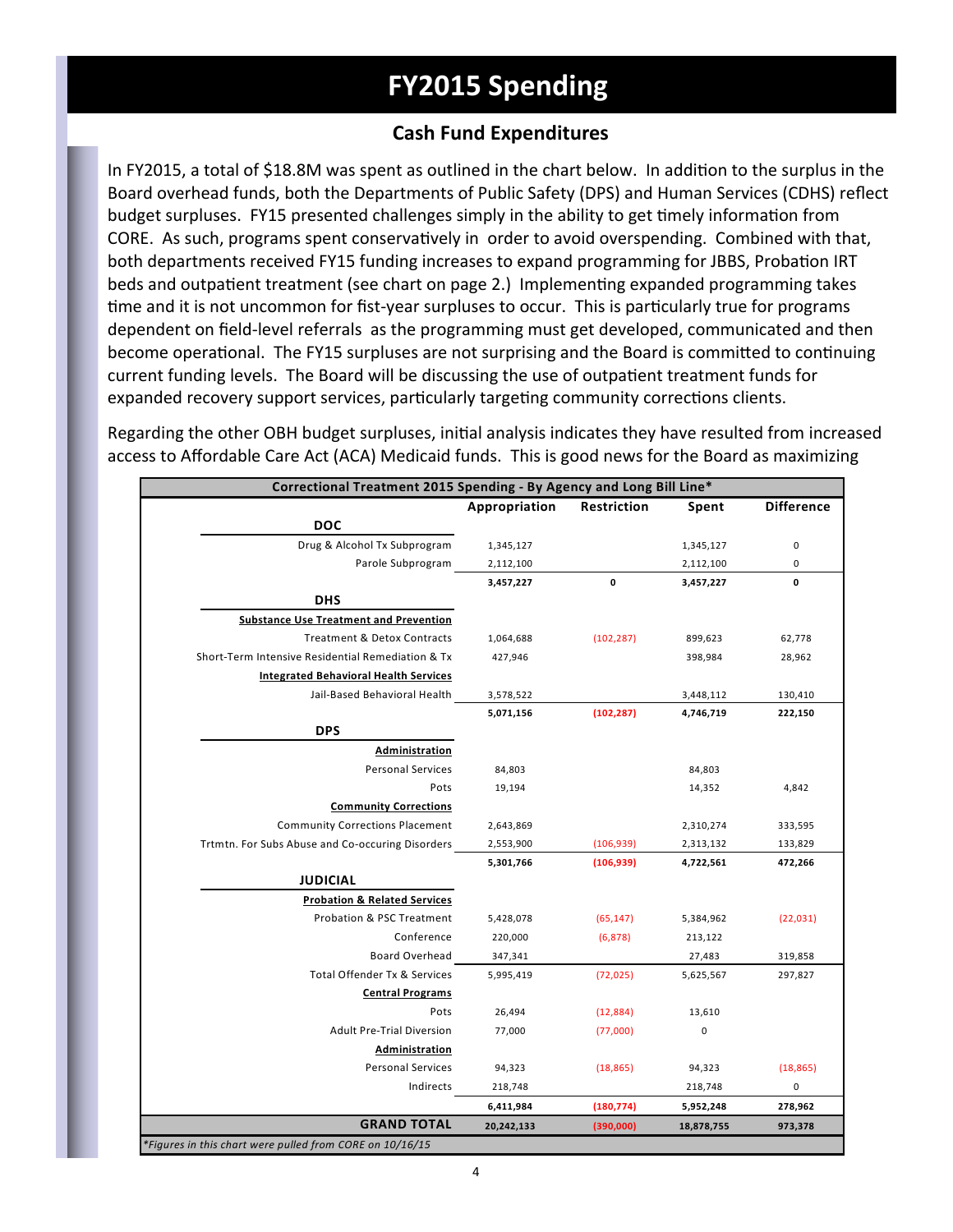# **FY2016 Appropriation**

ACA funds is a top priority. It will be establishing an ACA sub-committee to work exclusively on ACA issues, track budget impacts and ensure Medicaid funds are being maximized.

The cash fund ended the fiscal year with a 24.6% fund balance due to increasing revenue collections combined with the program surpluses. This cash fund health is being discussed and options for management of the fund balance include a reduction or elimination of spending restrictions, an increase in the use of funds for system-wide projects, and the possibility of supporting local board pilot initiatives. The Board is committed to ensuring fund resources are spent in support of initiatives that benefit the criminal justice system as a whole in both rural and urban areas of the state.

### **FY2016 AppropriaƟon**

The Correctional Treatment Board allocated just over \$20.2M for FY2016. Additionally, HB15-1367 provided \$1.550M specific for jail‐based treatment. The chart below outlines the funding by agency and long bill line for FY2016.

|                                                   | Correctional Treatment 2015 and 2016 Appropriation -- By Agency and Long Bill Line |                |                   |  |  |
|---------------------------------------------------|------------------------------------------------------------------------------------|----------------|-------------------|--|--|
|                                                   | FY2015 Approp.                                                                     | FY2016 Approp. | <b>Difference</b> |  |  |
| <b>DOC</b>                                        |                                                                                    |                |                   |  |  |
| Drug & Alcohol Tx Subprogram                      | 1,345,127                                                                          | 1,345,127      | $\pmb{0}$         |  |  |
| Parole Subprogram                                 | 2,112,100                                                                          | 2,112,100      | 0                 |  |  |
|                                                   | 3,457,227                                                                          | 3,457,227      | 0                 |  |  |
| <b>DHS</b>                                        |                                                                                    |                |                   |  |  |
| <b>Substance Use Treatment and Prevention</b>     |                                                                                    |                |                   |  |  |
| <b>Treatment &amp; Detox Contracts</b>            | 1,064,688                                                                          | 1,064,688      | 0                 |  |  |
| Short-Term Intensive Residential Remediation & Tx | 427,946                                                                            | 427,946        | 0                 |  |  |
| <b>Integrated Behavioral Health Services</b>      |                                                                                    |                |                   |  |  |
| Jail-Based Behavioral Health                      | 3,578,522                                                                          | 5,128,522      | 1,550,000         |  |  |
|                                                   | 5,071,156                                                                          | 6,621,156      | 1,550,000         |  |  |
| <b>DPS</b>                                        |                                                                                    |                |                   |  |  |
| Administration                                    |                                                                                    |                |                   |  |  |
| <b>Personal Services</b>                          | 84,803                                                                             | 87,852         | 3,049             |  |  |
| Pots                                              | 19,194                                                                             | 19,463         | 269               |  |  |
| <b>Community Corrections</b>                      |                                                                                    |                |                   |  |  |
| <b>Community Corrections Placement</b>            | 2,643,869                                                                          | 2,643,869      | $\pmb{0}$         |  |  |
| Trtmtn. For Subs Abuse and Co-occuring Disorders  | 2,553,900                                                                          | 2,553,900      | 0                 |  |  |
|                                                   | 5,301,766                                                                          | 5,305,084      | 3,318             |  |  |
| <b>JUDICIAL</b>                                   |                                                                                    |                |                   |  |  |
| <b>Probation &amp; Related Services</b>           |                                                                                    |                |                   |  |  |
| <b>Offender Treatment &amp; Services</b>          | 5,995,419                                                                          | 5,990,268      | (5, 151)          |  |  |
| <b>Central Programs</b>                           |                                                                                    |                |                   |  |  |
| Pots                                              | 26,494                                                                             | 16,590         | (9,904)           |  |  |
| <b>Adult Pre-Trial Diversion</b>                  | 77,000                                                                             | 77,000         | 0                 |  |  |
| Administration                                    |                                                                                    |                |                   |  |  |
| <b>Personal Services</b>                          | 94,323                                                                             | 96,156         | 1,833             |  |  |
| Indirects                                         | 218,748                                                                            | 224,109        | 5,361             |  |  |
|                                                   | 6,411,984                                                                          | 6,404,123      | (7, 861)          |  |  |
| <b>GRAND TOTAL</b>                                | 20,242,133                                                                         | 21,787,590     | 1,545,457         |  |  |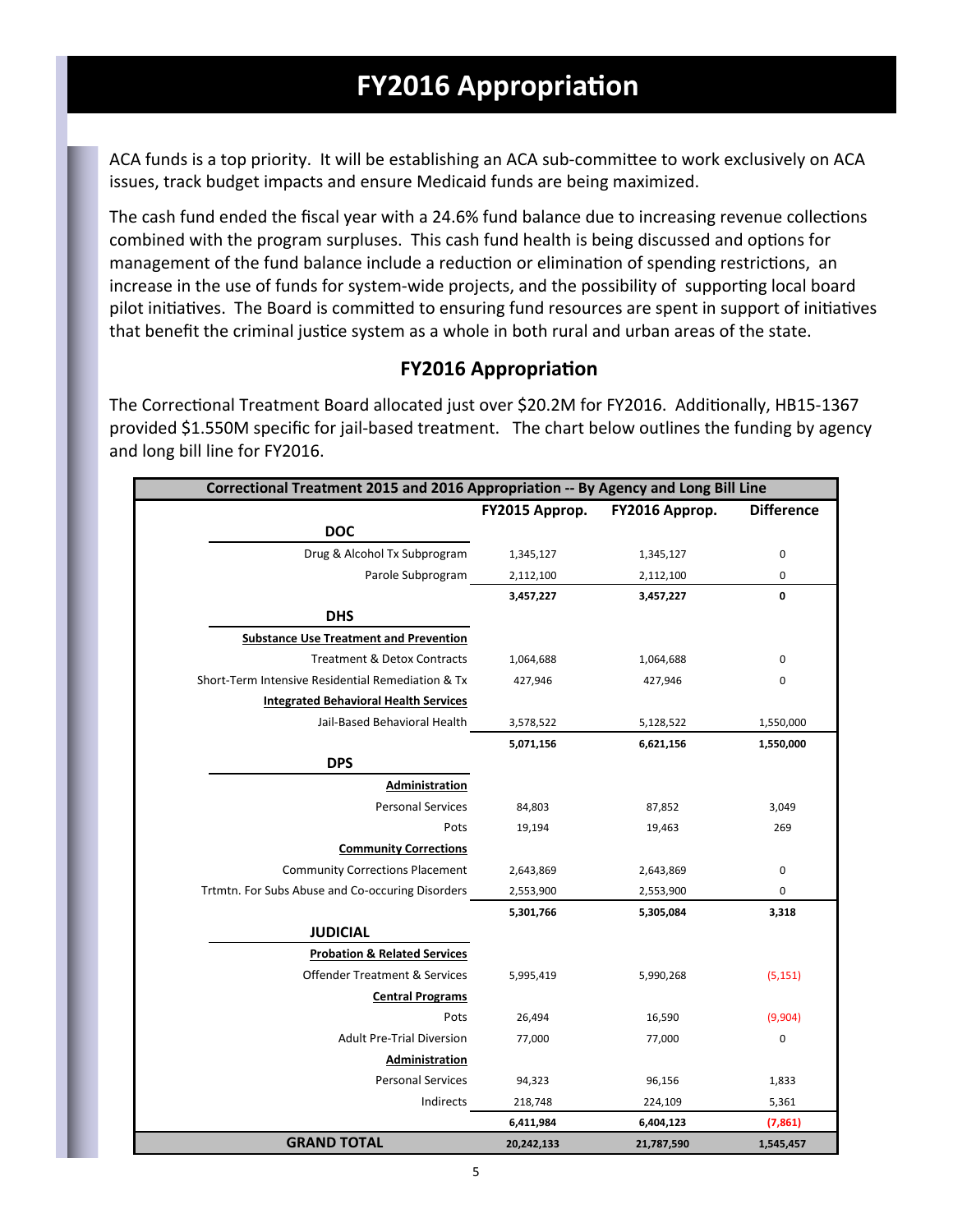## **FY2017 Funding Allocation**

### **FY2017 Planning**

The Correctional Treatment Board met in September for an all-day planning retreat where it was determined that its ultimate goal was to provide funding in a way that would promote the best outcomes with regard to long-term behavior change for clients in the criminal justice system. The Board strongly believes that following the principles of Risk‐Need‐Responsivity will best enable such behavior change in its clients and wants to ensure that allocated funding supports these principles.

**Risk Principle:** Supervision and treatment levels should match the client's level of criminal risk. This is precipitated on the consistent use of validated risk and needs assessment tools to inform the case planning and decision making process.

**Needs Principle:** Treatment services should target a client's criminogenic needs—dynamic risk factors that most drive criminal behavior.

**Responsivity Principle:** Treatment interventions should employ the use of cognitive social learning strategies and be targeted toward the client's specific learning style, motivation and strengths.

Current work of the Board that supports the Risk‐Need‐Responsivity Principles include:

- The Board is using overhead funds to validate the newly designed Colorado Assessment Match (CAM); an algorithm developed by a Board sub-committee for use across all the criminal justice agencies to consistently and accurately assess criminal risk. The assessed risk will then guide case planning to match treatment levels to risk. The expected completion date is spring 2016. (Risk and Needs Principles)
- The Board established a sub-committee to design and develop a Funding Matrix tool that outlines "ideal" processes and practices for assessment, testing, case planning, interaction with treatment providers and more. This tool will help the board assess current state-funded practices with regard to adherence to the RNR principles and will help guide future funding decisions. The Board is scheduled to review the Matrix with the sub-committee at its November meeting. (Risk, Needs, Responsivity Principles)
- The Board has committed overhead funds to provide a grant match supporting efforts at developing a Colorado justice and health electronic information exchange. Such an exchange will not only promote better communication across criminal justice agencies, but will support improved communication with treatment /mental health providers, jails, and will also help alleviate medication interruptions. All of this will provide more consistency and stability in management of criminal justice clients, which will result in better outcomes. (Needs and Responsivity Principles)
- The Board co-sponsors an annual Collaborative Justice conference that educates case managers, treatment providers, and criminal justice professionals on the latest research and practices that are proven to effectively support clients in the criminal justice system. (Risk, Needs, Responsivity Principles)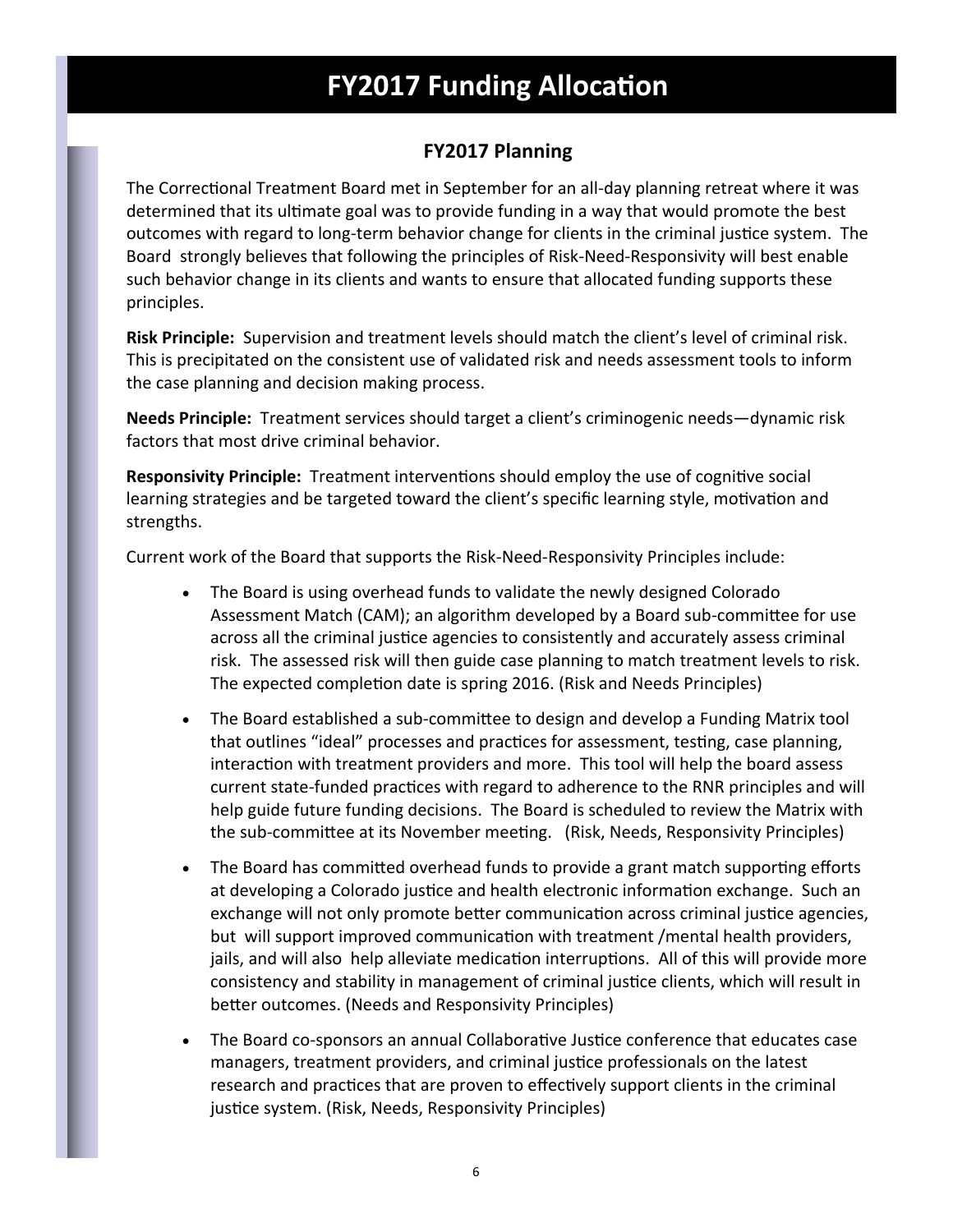## **FY2017 Funding Allocation**

The Board continues to fund a wide-range of services across all agencies, including: all levels of out-patient treatment, different levels of in-patient treatment, treatment in jails, adult diversion and services that support the continuity of care when clients move back into their communities. (Risk, Needs, Responsivity Principles)



Work that the Board has identified over the next year that will build on its current activity and further position it to make better funding decisions include:

- The Board is discussing funding a data-based project to look at factors that impact client success in Colorado. Data will be gathered and analyzed as to specific trends/services that contribute to individual client success. This information will help the Board determine if funding changes need to be implemented to ensure that all services impacting success are appropriately supported.
- A sub‐commiƩee will be established to address the Affordable Care Act and work to ensure that the criminal justice system is maximizing the use of federal funds. The Board will ensure that the work of the sub-committee will be done in conjunction with other work currently being done on the Affordable Care Act.

### **FY2017 Funding Requests**

For the FY2017 budget, the Board was presented with two program funding request changes and had to discuss the use of the continuing \$1.550M from the Marijuana Cash Fund as it was only stipulated for the JBBS program in FY2016.

• The first funding request was from the State's Problem-Solving Courts for \$1.2M for outpatient treatment. Over the past two years, the Judicial Branch separately tracked treatment spending for the specialty courts and based on this information, it was determined that the Correctional Treatment allocation for specialty courts was not sufficient. Therefore, the Problem-Solving Court program presented the Board with an increased request for FY2017.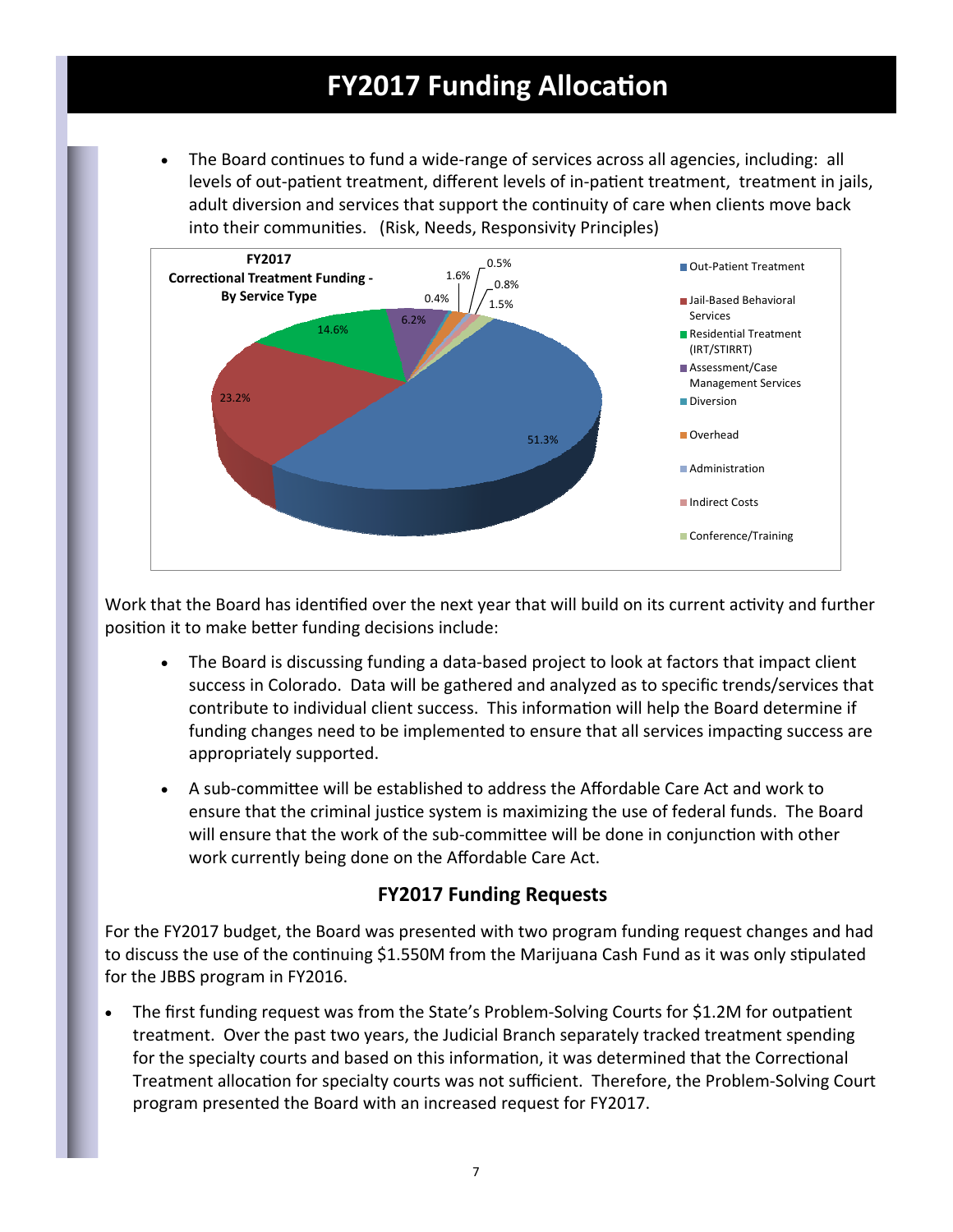# **FY2017 Funding Allocation**

- The second request was for \$95,000 from the STIRRT program within the Office of Behavioral Health. STIRRT is a 9-month treatment program with 2 weeks of in-patient treatment followed by 8+ months of continuing outpatient treatment. The STIRRT Advisory Committee requested the increase to implement program changes that will bring operations in line with current research and best practices and positively impact outcomes. The Advisory Committee is committed to this substantial undertaking, which includes the following:
	- Expanding some of the residential treatment from 2 weeks to 3 weeks in length;
	- Having all three residential facilities provide psychiatric evaluations and cover psychotropic medications,
	- Increasing the focus on transition planning and case management capability;
	- Implementing better coordination with referral sources;
	- Providing detox services and/or respite bed capability; and
	- Ensuring Medicaid funding is being maximized;
	- Implementing on-going training for clinicians and case managers/supervisors.

The Correctional Treatment Board discussed these funding issues at its September retreat. Given that the funding matrix, which will assess current program practices/policies, has not been finalized, nor has the planned client success data-based project been started, the Board felt it was not in a position to make significant changes to existing program funding. Therefore, the Board determined that it would maintain current funding for the JBBS program, to include the \$1.550 from the Marijuana Cash Fund, less \$95,000 that would be shifted to support STIRRT programming changes. Given that JBBS programming is highly desired and local sheriff's offices are expressing continued and increasing interest, the Board strongly supports continuing its current level of funding for treatment in jails.

The Board also strongly supports the proposed changes to the STIRRT program because they are based on current research and best practices, which support the principles of RNR. The Board sees potential for better outcomes from the proposed STIRRT changes, which is why it chose to shift funding from the JBBS program. The JBBS program has received significant funding increases over the past two years and programming is still being developed. The Board determined that a less than 2% decrease in JBBS funding levels could be absorbed into ongoing program development with minimal negative impact. The Board will be working with the STIRRT program manager to follow implementation and track outcomes resulting from the above-outlined changes.

To address the outpatient treatment need for problem-solving courts, the Board decided that it would no longer allocate specific amounts to the probation and problem-solving court functions in Judicial. Instead, it will allocate a lump sum and let the Branch determine the split between its programs. The Branch has historically managed its outpatient treatment needs internally and is currently seeking solutions that that will address its growing need for outpatient treatment funding.

The only other significant change for FY2017 is a decrease in the assessed indirect cost figure. This is provided by the Judicial Branch budget office and has resulted from a change in the federal indirect cost rate calculation. Questions specific to this adjustment should be directed to the Judicial Branch budget office.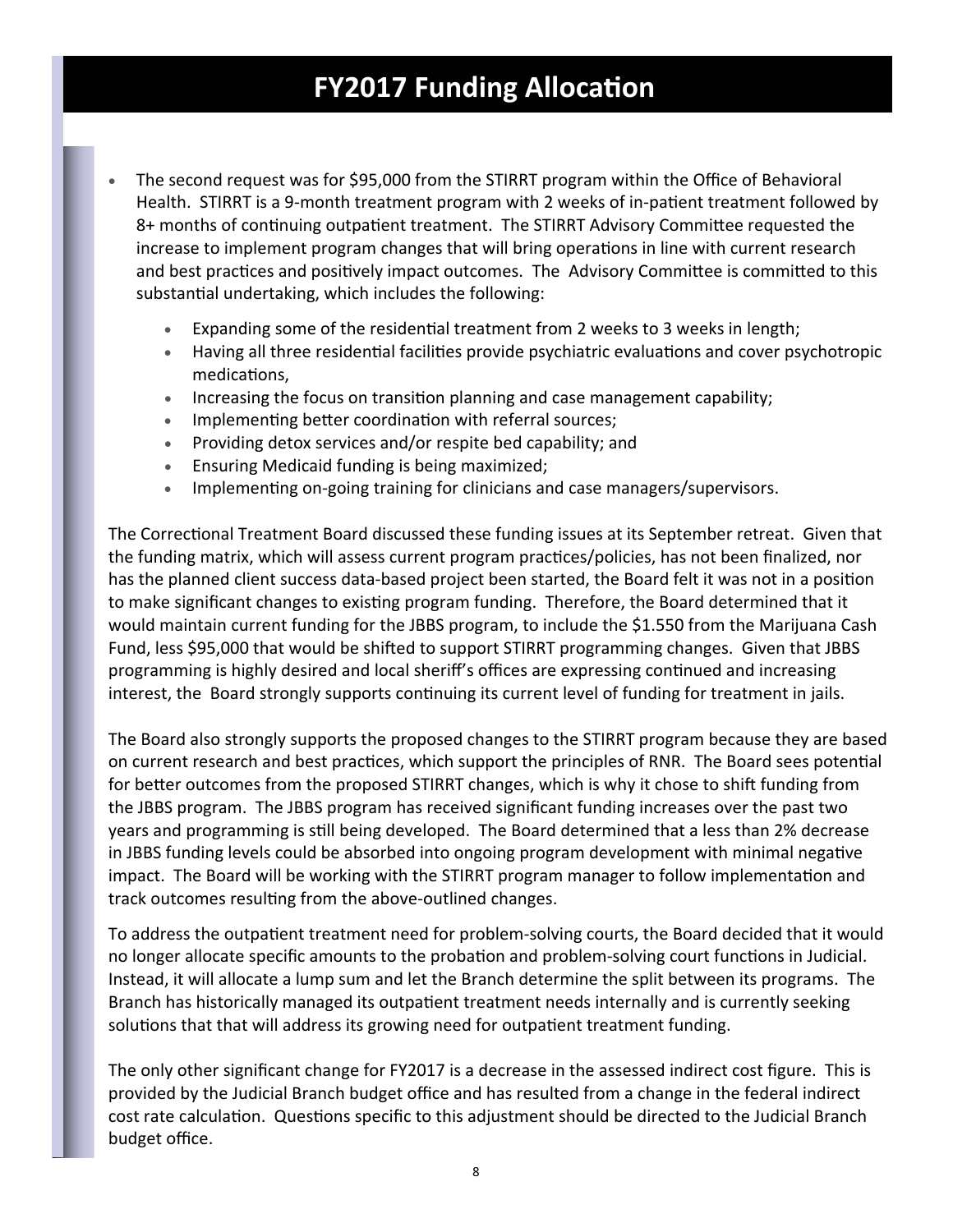The chart below outlines the Board's funding decisions as it impacts the FY2017 long bill for each state agency.

|                                                   | Correctional Treatment 2016 and 2017 Appropriation -- By Agency and Long Bill Line |                       |                   |  |  |
|---------------------------------------------------|------------------------------------------------------------------------------------|-----------------------|-------------------|--|--|
|                                                   | FY2016 Approp.                                                                     | <b>FY2017 Request</b> | <b>Difference</b> |  |  |
| <b>DOC</b>                                        |                                                                                    |                       |                   |  |  |
| Drug & Alcohol Tx Subprogram                      | 1,345,127                                                                          | 1,345,127             | $\pmb{0}$         |  |  |
| Parole Subprogram                                 | 2,112,100                                                                          | 2,112,100             | $\pmb{0}$         |  |  |
|                                                   | 3,457,227                                                                          | 3,457,227             | $\mathbf 0$       |  |  |
| <b>DHS</b>                                        |                                                                                    |                       |                   |  |  |
| <b>Substance Use Treatment and Prevention</b>     |                                                                                    |                       |                   |  |  |
| <b>Treatment &amp; Detox Contracts</b>            | 1,064,688                                                                          | 1,064,688             | $\mathbf 0$       |  |  |
| Short-Term Intensive Residential Remediation & Tx | 427,946                                                                            | 522,946               | 95,000            |  |  |
| <b>Integrated Behavioral Health Services</b>      |                                                                                    |                       |                   |  |  |
| Jail-Based Behavioral Health                      | 3,578,522                                                                          | 5,033,522             | 1,455,000         |  |  |
|                                                   | 5,071,156                                                                          | 6,621,156             | 1,550,000         |  |  |
| <b>DPS</b>                                        |                                                                                    |                       |                   |  |  |
| Administration                                    |                                                                                    |                       |                   |  |  |
| <b>Personal Services/Operating</b>                | 87,852                                                                             | 89,609                | 1,757             |  |  |
| Pots                                              | 19,463                                                                             | 12,196                | (7, 267)          |  |  |
| <b>Community Corrections</b>                      |                                                                                    |                       |                   |  |  |
| <b>Community Corrections Placement</b>            | 2,643,869                                                                          | 2,643,869             | 0                 |  |  |
| Trtmtn. For Subs Abuse and Co-occuring Disorders  | 2,553,900                                                                          | 2,553,900             | 0                 |  |  |
|                                                   | 5,305,084                                                                          | 5,299,574             | (5,510)           |  |  |
| <b>JUDICIAL</b>                                   |                                                                                    |                       |                   |  |  |
| <b>Probation &amp; Related Services</b>           |                                                                                    |                       |                   |  |  |
| <b>Offender Treatment &amp; Services</b>          | 5,990,268                                                                          | 5,990,268             | 0                 |  |  |
| <b>Central Programs</b>                           |                                                                                    |                       |                   |  |  |
| Pots                                              | 16,590                                                                             | 13,826                | (2,764)           |  |  |
| <b>Adult Pre-Trial Diversion</b>                  | 77,000                                                                             | 77,000                | $\boldsymbol{0}$  |  |  |
| <b>Administration</b>                             |                                                                                    |                       |                   |  |  |
| <b>Personal Services</b>                          | 96,156                                                                             | 97,116                | 960               |  |  |
| Indirects                                         | 224,109                                                                            | 181,125               | (42, 984)         |  |  |
|                                                   | 6,404,123                                                                          | 6,359,335             | (44, 788)         |  |  |
| <b>GRAND TOTAL</b>                                | 20,237,590                                                                         | 21,737,292            | 1,499,702         |  |  |
| Cash Funds                                        | 5,037,590                                                                          | 4,987,292             | (50, 298)         |  |  |
| <b>Reappropriated Funds</b>                       | 15,200,000                                                                         | 16,750,000            | 1,550,000         |  |  |